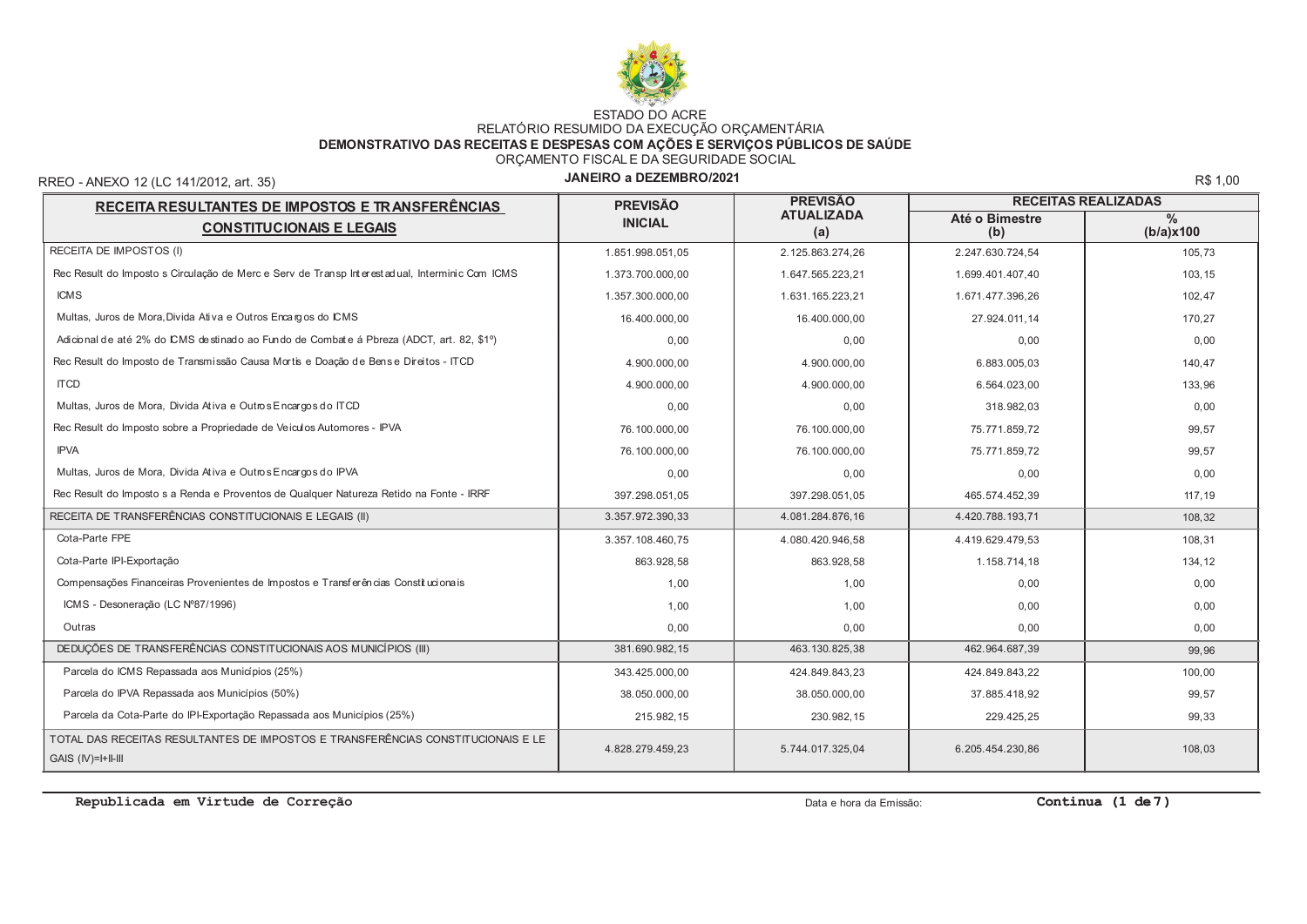

# ESTADO DO ACRE<br>RELATÓRIO RESUMIDO DA EXECUÇÃO ORÇAMENTÁRIA<br>DEMONSTRATIVO DAS RECEITAS E DESPESAS COM AÇÕES E SERVIÇOS PÚBLICOS DE SAÚDE ORÇAMENTO FISCALE DA SEGURIDADE SOCIAL

RREO - ANEXO 12 (LC 141/2012, art. 35)

### JANEIRO a DEZEMBRO/2021

R\$ 1,00

| DESPESAS COM AÇÕES E SERVIÇOS PÚBLICOS DE                    |                                  |                                            |                          | <b>DESPESAS EMPENHADAS</b> |                          | <b>DESPESAS LIQUIDADAS</b> | <b>DESPESAS PAGAS</b>    |                      | <b>INSCRITAS EM</b><br><b>RESTOSA</b>         |
|--------------------------------------------------------------|----------------------------------|--------------------------------------------|--------------------------|----------------------------|--------------------------|----------------------------|--------------------------|----------------------|-----------------------------------------------|
| SAÚDE (ASPS) - POR SUBFUNÇÃO E CATEGORIA<br><b>ECONÔMICA</b> | <b>DOTACÃO</b><br><b>INICIAL</b> | <b>DOTACÃO</b><br><b>ATUALIZADA</b><br>(c) | Até o<br>bimestre<br>(d) | $%$ (d/c) x 100            | Até o<br>bimestre<br>(e) | $%$ (e/c) x 100            | Até o<br>bimestre<br>(f) | $% (f/c) \times 100$ | <b>PAGAR NÃO</b><br><b>PROCESSADOS</b><br>(g) |
| ATENÇÃO BASICA (V)                                           | 1.541.500.00                     | 4.857.305,37                               | 3.797.456,13             | 78,18                      | 3.737.456,13             | 76,95                      | 3.737.455,56             | 76,95                | 60.000,00                                     |
| <b>Despesas Correntes</b>                                    | 6.500,00                         | 3.202.305,37                               | 3.152.456,13             | 98,44                      | 3.152.456.13             | 98,44                      | 3.152.455,56             | 98,44                | 0,00                                          |
| Despesas de Capital                                          | 1.535.000.00                     | 1.655.000,00                               | 645.000,00               | 38,97                      | 585.000.00               | 35,35                      | 585.000,00               | 35,35                | 60.000,00                                     |
| ASSISTÊNCIA HOSPITALAR E AMBULATORIAL (VI)                   | 131.271.157.97                   | 256.817.760.75                             | 231.355.365,68           | 90,09                      | 220.825.895.33           | 85,99                      | 217.799.604.37           | 84,81                | 10.529.470,35                                 |
| <b>Despesas Correntes</b>                                    | 130.321.755.31                   | 253.878.886,29                             | 230.849.499,18           | 90,93                      | 220.572.028.83           | 86,88                      | 217.559.034,87           | 85,69                | 10.277.470,35                                 |
| Despesas de Capital                                          | 949.402.66                       | 2.938.874,46                               | 505.866,50               | 17,21                      | 253.866,50               | 8,64                       | 240.569,50               | 8,19                 | 252.000,00                                    |
| SUPORTE PROFILATICO E TERAPÊUTICO (VII)                      | 2.382.254,93                     | 403.239,12                                 | 403.230,12               | 100,00                     | 267.822.50               | 66,42                      | 267.822,50               | 66,42                | 135.407,62                                    |
| Despesas Correntes                                           | 2.382.254,93                     | 403.239,12                                 | 403.230,12               | 100,00                     | 267.822,50               | 66,42                      | 267.822,50               | 66,42                | 135.407,62                                    |
| Despesas de Capital                                          | 0,00                             | 0,00                                       | 0,00                     | 0,00                       | 0,00                     | 0,00                       | 0,00                     | 0,00                 | 0,00                                          |
| VIGILÂNCIA SANTÁRIA (VIII)                                   | 20.000,00                        | 20.000,00                                  | 0,00                     | 0,00                       | 0,00                     | 0,00                       | 0,00                     | 0,00                 | 0,00                                          |
| <b>Despesas Correntes</b>                                    | 0,00                             | 0,00                                       | 0,00                     | 0,00                       | 0,00                     | 0,00                       | 0,00                     | 0,00                 | 0,00                                          |
| Despesas de Capital                                          | 20.000,00                        | 20.000,00                                  | 0,00                     | 0,00                       | 0,00                     | 0,00                       | 0,00                     | 0,00                 | 0,00                                          |
| VIGILÂNCIA EP DEMIOLÓGICA (IX)                               | 5.330,00                         | 287.799,43                                 | 224.257,68               | 77,92                      | 182.147,76               | 63,29                      | 182.147,76               | 63,29                | 42.109,92                                     |
| <b>Despesas Correntes</b>                                    | 5.330,00                         | 287.799,43                                 | 224.257,68               | 77,92                      | 182.147.76               | 63,29                      | 182.147,76               | 63,29                | 42.109,92                                     |
| Despesas de Capital                                          | 0,00                             | 0,00                                       | 0,00                     | 0,00                       | 0,00                     | 0,00                       | 0,00                     | 0,00                 | 0,00                                          |
| ALIMENTAÇÃO E NUTRIÇÃO (X)                                   | 0,00                             | 0,00                                       | 0,00                     | 0,00                       | 0,00                     | 0,00                       | 0,00                     | 0,00                 | 0,00                                          |
| <b>Despesas Correntes</b>                                    | 0,00                             | 0,00                                       | 0,00                     | 0,00                       | 0,00                     | 0,00                       | 0,00                     | 0,00                 | 0,00                                          |
| Despesas de Capital                                          | 0,00                             | 0,00                                       | 0,00                     | 0,00                       | 0,00                     | 0,00                       | 0,00                     | 0,00                 | 0,00                                          |
| OUTRAS SUBFUNÇÕES (XI)                                       | 482.032.206.10                   | 595.785.752,90                             | 594.197.058,88           | 99,73                      | 594.197.058,88           | 99,73                      | 594.176.820,36           | 99,73                | 0,00                                          |
| <b>Despesas Correntes</b>                                    | 482.017.847,50                   | 595.785.752,90                             | 594.197.058,88           | 99,73                      | 594.197.058,88           | 99,73                      | 594.176.820,36           | 99,73                | 0,00                                          |
| Despesas de Capital                                          | 14.358.60                        | 0,00                                       | 0,00                     | 0,00                       | 0,00                     | 0,00                       | 0,00                     | 0,00                 | 0,00                                          |
| TOTAL $(XII) = (V + VI + VII + VIII + IX + X + XI)$          | 617.252.449.00                   | 858.171.857.57                             | 829.977.368.49           | 96.71                      | 819.210.380.60           | 95,46                      | 816.163.850,55           | 95,10                | 10.766.987,89                                 |

Republicada em Virtude de Correção

Data e hora da Emissão:

Continua  $(2 de 7)$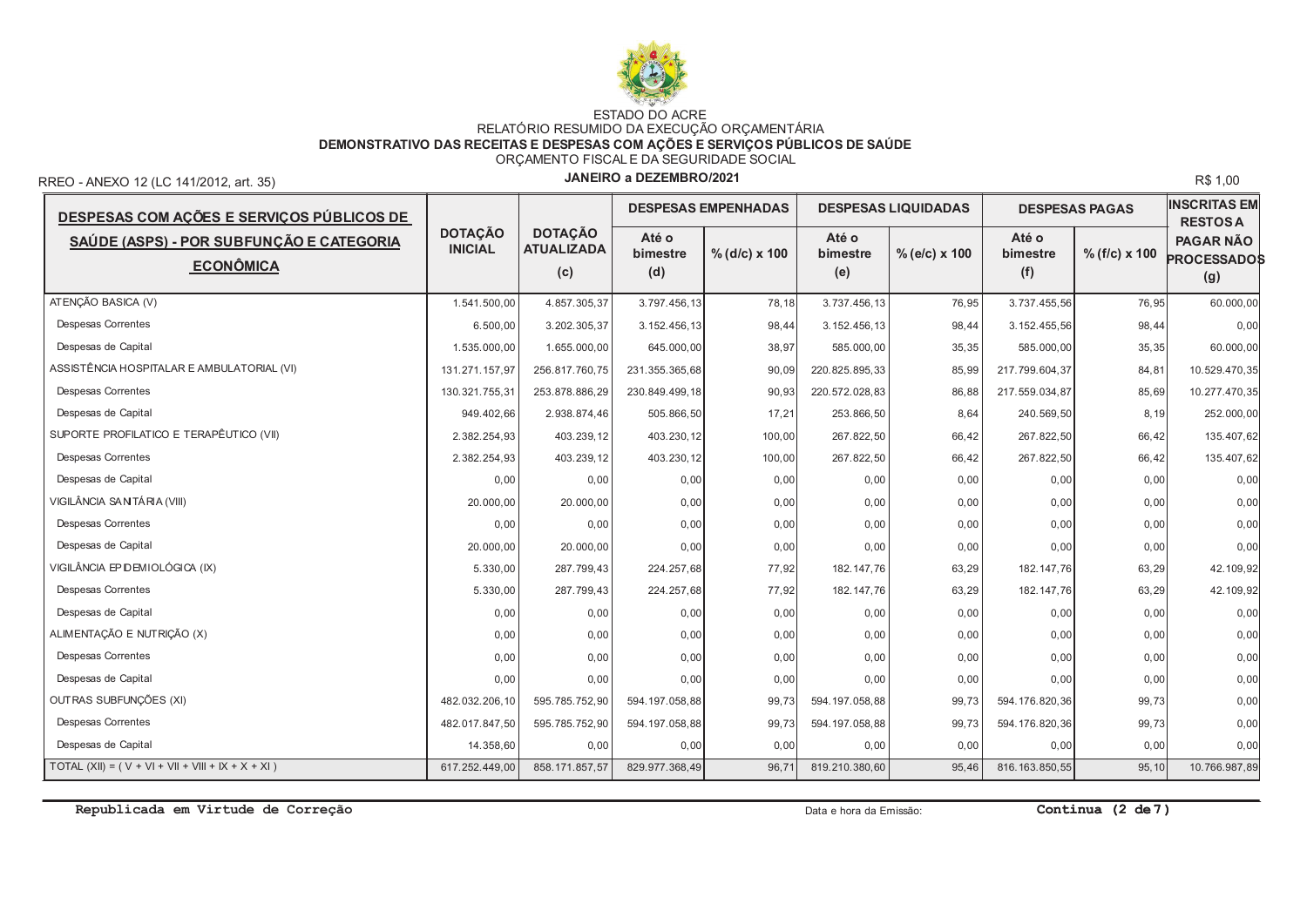

## ESTADO DO ACRE<br>RELATÓRIO RESUMIDO DA EXECUÇÃO ORÇAMENTÁRIA<br>DEMONSTRATIVO DAS RECEITAS E DESPESAS COM AÇÕES E SERVIÇOS PÚBLICOS DE SAÚDE ORÇAMENTO FISCALE DA SEGURIDADE SOCIAL

RREO - ANEXO 12 (LC 141/2012, art. 35)

## JANEIRO a DEZEMBRO/2021

R\$ 1,00

| APURAÇÃO DO CUMPRIMENTO DO LIMITE MÍNIMO PARA APLICAÇÕES EM ASPS                                               | <b>DESPESAS EMPENHADAS</b> | <b>DESPESAS LIQUIDADAS</b> | <b>DESPESA PAGAS</b> |
|----------------------------------------------------------------------------------------------------------------|----------------------------|----------------------------|----------------------|
|                                                                                                                | (d)                        | (e)                        | (f)                  |
| Total das Despesas com ASPS (XIII) = (XII)                                                                     | 829.977.368,49             | 819.210.380,60             | 816.163.850,55       |
| (-)Restos a Pagar Não Processados Inscritos Indevidamente no Exercício sem Disp<br>Financeira (XIV)            | 0,00                       | 0,00                       | 0,00                 |
| (-)Despesas Custeadas c Recursos Vinc á Parc Percentual Mín q não foi Aplic em A<br>SPS em Exerc Ant (XV)      | 0,00                       | 0,00                       | 0,00                 |
| (-)Despesas Custeadas c disponibilidade de Caixa Vinculada aos Restos a Pagar Cancelados(XVI)                  | 0,00                       | 0,00                       | 0,00                 |
| $(=)$ VALOR APLICADO EM ASPS $(XVII) = (XIII - XIV - XV - XVI)$                                                | 829.977.368,49             | 819.210.380,60             | 816.163.850,55       |
| Despesa Mínima a ser Aplicada em ASPS (XVIII) = (IV) x12% (LC 141/2012)                                        |                            |                            | 744.654.507,70       |
| Despesa Mínima a ser Aplicada em ASPS (XVIII)=(IV)x%(Constituição Estadual)                                    |                            |                            | 0,00                 |
| Diferença entre o Valor Aplicado e a Despesa Mínima a ser Aplicada (XIX)=(XVII<br>(d ou e)-XVIII) <sup>1</sup> | 85.322.860,79              | 74.555.872,90              | 71.509.342,85        |
| Limite não Cumprido(XX)=(XIX)(Quando valor for inferior a zero)                                                | 0,00                       | 0,00                       | 0,00                 |
| PERCENTUAL DA REC DE IMP E TRANF CONST E LEGAIS APLIC EMASPS(XVII/IV)*100(mín de<br>12% LC141/12 CEst          | 13,38                      | 13,20                      | 13, 15               |

| CONTROLE DO VALOR REFERENTE AO PERCENTUAL MINÍMO NÃO CUMPRIDO EM                                          |                           | LIMITES NÃO CUMPRIDO     |                                               |              |                                                   |  |  |  |  |
|-----------------------------------------------------------------------------------------------------------|---------------------------|--------------------------|-----------------------------------------------|--------------|---------------------------------------------------|--|--|--|--|
| EXERCÍCIOS AN TERIORES PARA FINS DE APLICAÇÃO DOS RECURSOS                                                | Saldo Inicial             |                          | Despesas Custeadas no Exercício de Referência |              |                                                   |  |  |  |  |
| VINCULADOS CONFORME ARTIGOS 25 E 26 DA LC 141/2012                                                        | no exercício atual<br>(h) | <b>Empenhadas</b><br>(i) | Liquidadas                                    | Pagas<br>(k) | (não aplicado)<br>(l) = $(h-(i \text{ ou } j))^T$ |  |  |  |  |
| Diferença de limite não cumprido em 2020 (saldo final = XXd)                                              | 0.00                      | 0.00                     | 0.00                                          | 0.00         | 0,00                                              |  |  |  |  |
| Diferença de limite não cumprido em 2019(saldo inical = saldo final do demonstra<br>tivo do exerc anter)  | 0.00                      | 0.00                     | 0.00                                          | 0.00         | 0,00                                              |  |  |  |  |
| Diferença de limite não cumprido em Exerc Anter (saldo inicial=saldo final do dem<br>onst exerc anterior) | 0.00                      | 0.00                     | 0.00                                          | 0.00         | 0,00                                              |  |  |  |  |
| TOTAL DA DIFERENCA DE LIMITE NÃO CUMPRIDO EM EXERCÍCIOS ANTERIORES (XXI)                                  | 0.00                      | 0.00                     | 0.00                                          | 0.00         | 0,00                                              |  |  |  |  |

EXECUÇÃO DE RESTOS A PAGAR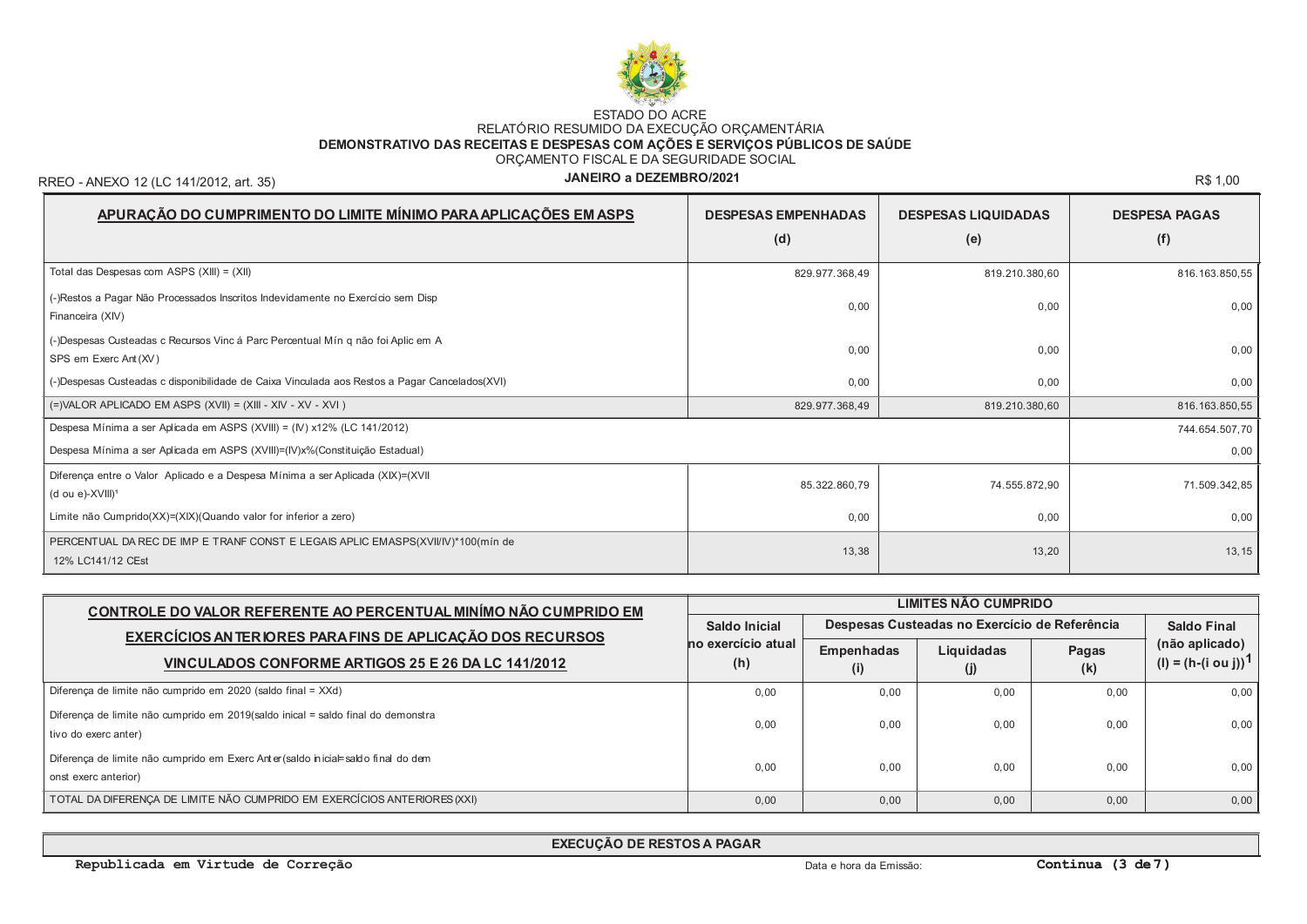

## ESTADO DO ACRE<br>RELATÓRIO RESUMIDO DA EXECUÇÃO ORÇAMENTÁRIA DEMONSTRATIVO DAS RECEITAS E DESPESAS COM AÇÕES E SERVIÇOS PÚBLICOS DE SAÚDE ORÇAMENTO FISCALE DA SEGURIDADE SOCIAL

RREO - ANEXO 12 (LC 141/2012, art. 35)

## JANEIRO a DEZEMBRO/2021

R\$ 1,00

| <b>EXECÍCIO DO EMPENHO</b>    | para Aplicação<br>em ASPS<br>(m) | Valor Mínimo Valor Aplicado<br>em ASPS no<br>Exercício<br>(n) | Valor Aplicado<br>lalém do Limitel<br>minimo<br>(o) =(n-m).<br>Se < 0, então<br>$(o) = 0$ | <b>Total inscrito</b><br>em RP no<br>Exercício<br>(p) | <b>RPNP Inscritos Valor Inscrito</b><br><b>Indevidamentel</b><br>no Exercício<br>sem<br>Disponibilidade (r)=(p-(o+q)),<br><b>Financeira</b><br>$(q) = (XIVd)$ | em RP<br>considerado<br>no Limite<br>$se < 0$ .<br>então (r) = $(0)$ | <b>Total de RP</b><br>Pagos<br>(s) | <b>Total de RP</b><br>a Pagar<br>(t) | <b>Total de RP</b><br><b>Cancelados</b><br>ou Prescritos<br>(u) | <b>Diferenca</b><br>entre o Valor<br>Aplicado Além<br>do Limite e o<br>total de RP<br><b>Cancelados</b><br>$(v) = ((o+q)-u))$ |
|-------------------------------|----------------------------------|---------------------------------------------------------------|-------------------------------------------------------------------------------------------|-------------------------------------------------------|---------------------------------------------------------------------------------------------------------------------------------------------------------------|----------------------------------------------------------------------|------------------------------------|--------------------------------------|-----------------------------------------------------------------|-------------------------------------------------------------------------------------------------------------------------------|
| Empenhos de 2020 (regra nova) | 563.061.562,19                   | 686.023.928,87                                                | 122.962.366,68                                                                            | 9.885.848,93                                          | 0,00                                                                                                                                                          | 0,00                                                                 | 5.836.158,35                       | 4.049.690,58                         | 0,00                                                            | 122.962.366,68                                                                                                                |
| Empenhos de 2019 (regra nova) | 584.466.133,85                   | 636.654.523,54                                                | 52.188.389,69                                                                             | 515.164,94                                            | 0,00                                                                                                                                                          | 0,00                                                                 | 28.157,00                          | 487.007,94                           | 0,00                                                            | 52.188.389,69                                                                                                                 |
| Empenhos de 2018              | 542.687.447.09                   | 648.744.765,66                                                | 106.057.318.57                                                                            | 2.305.015,01                                          | 0,00                                                                                                                                                          | 0,00                                                                 | 56.181,40                          | 2.248.833,61                         | 0,00                                                            | 106.057.318,57                                                                                                                |
| Empenhos de 2017              | 487.098.852,66                   | 610.792.234.26                                                | 123.693.381.60                                                                            | 232.083,32                                            | 0,00                                                                                                                                                          | 0,00                                                                 | 0,00                               | 232.083,32                           | 0,00                                                            | 123.693.381,60                                                                                                                |
| Empenhos de 2016 e anteriores | 488.124.045,52                   | 579.634.061.25                                                | 91.510.015.73                                                                             | 845.238,67                                            | 0,00                                                                                                                                                          | 0,00                                                                 | 0,00                               | 845.238,67                           | 0,00                                                            | 91.510.015,73                                                                                                                 |

| TOTAL DOS RESTOS A PAGAR CANC OU PRESCRITOS ATÉ O FINAL DO EXERCATUAL AFET O CO<br>MP DO LIMITE(XXII)     | 0,00 |
|-----------------------------------------------------------------------------------------------------------|------|
| TOTAL DOS RESTOS A PAGAR CANC OU PRESCRITOS ATÉ O FINAL DO EXERCANTER AFET O CO<br>MP DO LIMITE(XXIII)    | 0,00 |
| TOTAL DOS RESTOS A PAGAR CANC OU PRESCRITOS NO EXERC ATUAL AFET O COMP DO LIMITE<br>$(XXIV)=(XXII-XXIII)$ | 0,00 |

|                                                                                               |               |                          | <b>RESTOS A PAGARCANCELADOS OU PRESCRITOS</b> |                    |                                                       |
|-----------------------------------------------------------------------------------------------|---------------|--------------------------|-----------------------------------------------|--------------------|-------------------------------------------------------|
| CONTROLE DE RESTOS A PAGAR CANCELADOS OU PRESCRITOS CONSIDERADOS PARA FINS DE                 | Saldo Inicial |                          | Despesas Custeadas no Exercício de Referência | <b>Saldo Final</b> |                                                       |
| APLICAÇÃO DA DISPO NIBILIDADE DE CAIXA CONFORME ARTIGO 24§ 1° e 2° DA LC 141/2012             | (w)           | <b>Empenhadas</b><br>(X) | Liquidadas<br>(y)                             | Pagas<br>(z)       | (não aplicado) <sub>1</sub><br>$ (aa) = (w-(x ou y))$ |
| Restos a Pagar Cancelados ou Prescritos em 2020 a serem compensados (XXV)(saldo inicial=XXIV) | 0.00          | 0.00                     | 0.00                                          | 0.00               | 0,00                                                  |
| Restos a Pagar Cancelados ou Prescritos em 2019 a serem compensados (XXVI)                    | 0.00          | 0.00                     | 0.00                                          | 0.00               | 0,00                                                  |
| Restos a Pagar Cancelados ou Prescritos em Exerc Anteriores a serem compensados (XXVII)       | 0.00          | 0.00                     | 0.00                                          | 0.00               | 0,00                                                  |
| TOTAL DE RESTOS A PAGAR CANCELADOS OU PRESCRITOS A COMPENSAR (XXVIII)                         | 0,00          | 0,00                     | 0.00                                          | 0,00               | 0,00                                                  |

| S ADICIONAIS PARA FINANCIAMENTO DA SAÚ DE NÃO<br><b>RECEITAS</b> | <b>PREVISÃO</b> | <b>PREVISÃO</b>          | <b>RECEITAS REALIZADAS</b> |           |  |
|------------------------------------------------------------------|-----------------|--------------------------|----------------------------|-----------|--|
| <b>LO DO MINIMO</b><br><b>COMPUTADAS NO CALCULO</b>              | <b>INICIAL</b>  | <b>ATUALIZADA</b><br>(a) | Até o Bimestre<br>(b)      | (b/a)x100 |  |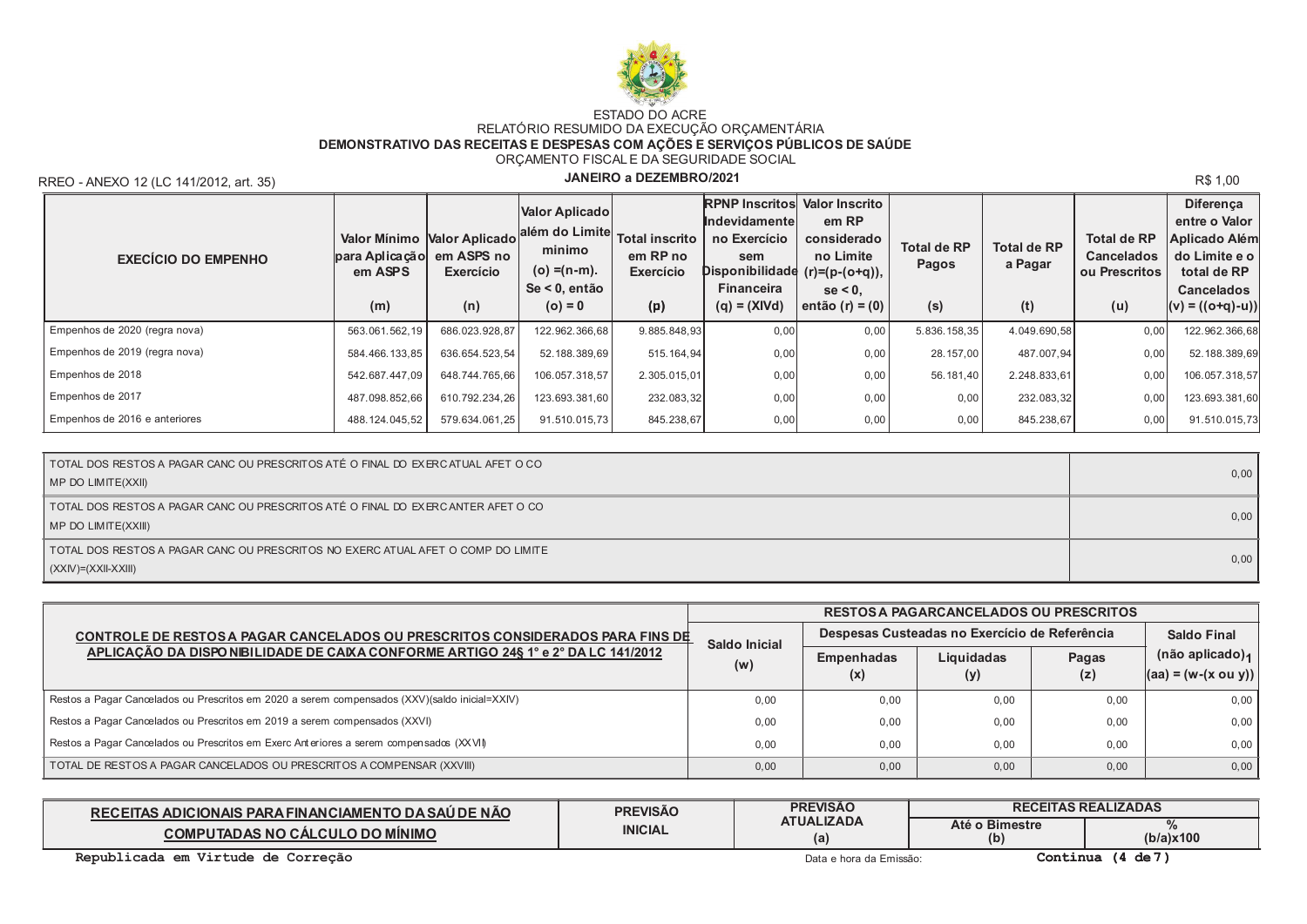

## ESTADO DO ACRE<br>RELATÓRIO RESUMIDO DA EXECUÇÃO ORÇAMENTÁRIA DEMONSTRATIVO DAS RECEITAS E DESPESAS COM AÇÕES E SERVIÇOS PÚBLICOS DE SAÚDE ORÇAMENTO FISCALE DA SEGURIDADE SOCIAL

RREO - ANEXO 12 (LC 141/2012, art. 35)

## JANEIRO a DEZEMBRO/2021

R\$ 1,00

| RECEITAS ADICIONAIS PARA FINANCIAMENTO DA SAÚ DE NÃO                                | <b>PREVISÃO</b> | <b>PREVISÃO</b>          | <b>RECEITAS REALIZADAS</b> |                   |  |  |
|-------------------------------------------------------------------------------------|-----------------|--------------------------|----------------------------|-------------------|--|--|
| <b>COMPUTADAS NO CÁLCULO DO MÍNIMO</b>                                              | <b>INICIAL</b>  | <b>ATUALIZADA</b><br>(a) | Até o Bimestre<br>(b)      | $\%$<br>(b/a)x100 |  |  |
| RECEITAS DE TRANSFERÊNCIA PARA A SAÚDE (XXIX)                                       | 264.039.511,00  | 282.135.805,00           | 286.737.098.98             | 101,63            |  |  |
| Proveniente da União                                                                | 264.039.511,00  | 282.135.805,00           | 286.737.098.98             | 101,63            |  |  |
| Proveniente dos Estados                                                             | 0.00            | 0.00                     | 0.00                       | 0.00              |  |  |
| Proveniente dos Municípios                                                          | 0.00            | 0.00                     | 0.00                       | 0,00              |  |  |
| RECEITA DE OPERAÇÕES DE CRÉDITO INTERNAS E EXTERNAS VINCULADAS A SAÚDE (XXX)        | 46.066.139,29   | 44.160.301,82            | 25.335.318,01              | 57,37             |  |  |
| OUTRAS RECEITAS (XXXI)                                                              | 29.588.638.00   | 29.588.638.00            | 2.035.276.20               | 6,88              |  |  |
| TOTAL DE RECEITAS ADICIONAIS PARA FINNCIAMENTO DA SAÚDE (XXXII)=(XXIX + XXX + XXXI) | 339.694.288.29  | 355.884.744,82           | 314.107.693.19             | 88,26             |  |  |

| DESPESAS COM SAÚDE NÃO COMPUTADAS NO CALCULO DO MÍNIMO     |                                  |                                            |                          |                            |                          |                            |                          |                       |                                               |
|------------------------------------------------------------|----------------------------------|--------------------------------------------|--------------------------|----------------------------|--------------------------|----------------------------|--------------------------|-----------------------|-----------------------------------------------|
| <b>DESPESAS COM SAUDE POR SUBFUNÇÃO E</b>                  |                                  |                                            |                          | <b>DESPESAS EMPENHADAS</b> |                          | <b>DESPESAS LIQUIDADAS</b> |                          | <b>DESPESAS PAGAS</b> | <b>INSCRITAS EM</b><br><b>RESTOSA</b>         |
| CATEGORIA ECONOMICA NÃO COMPUTADAS<br>NO CALCULO DO MINÍMO | <b>DOTAÇÃO</b><br><b>INICIAL</b> | <b>DOTAÇÃO</b><br><b>ATUALIZADA</b><br>(c) | Até o<br>bimestre<br>(d) | % (d/c) x 100              | Até o<br>bimestre<br>(e) | $%$ (e/c) x 100            | Até o<br>bimestre<br>(f) | $% (f/c) \times 100$  | <b>PAGAR NÃO</b><br><b>PROCESSADOS</b><br>(g) |
| ATENÇÃO BÁSICA (XXXIII)                                    | 2.001.842,30                     | 3.448.400,63                               | 3.747.137.96             | 108,66                     | 1.984.452.28             | 57,55                      | 1.974.854,00             | 57,27                 | 1.762.685,68                                  |
| <b>Despesas Correntes</b>                                  | 1.215.400,00                     | 3.184.435,85                               | 3.115.982,23             | 97,85                      | 1.393.331,50             | 43,75                      | 1.383.733,22             | 43,45                 | 1.722.650,73                                  |
| Despesas de Capital                                        | 786.442,30                       | 263.964,78                                 | 631.155,73               | 239, 11                    | 591.120,78               | 223,94                     | 591.120,78               | 223,94                | 40.034,95                                     |
| ASSISTÊNCIA HOSPITALAR E AMBULATORIAL (XXXIV)              | 407.598.023.03                   | 388.305.469.84                             | 343.030.889.29           | 88,34                      | 311.663.037.48           | 80,26                      | 276, 125, 446, 62        | 71, 11                | 31.367.851,81                                 |
| <b>Despesas Correntes</b>                                  | 305.741.352.40                   | 312.788.526,85                             | 314.099.761,48           | 100,42                     | 291.812.195,57           | 93,29                      | 259.798.009,26           | 83,06                 | 22.287.565,91                                 |
| Despesas de Capital                                        | 101.856.670,63                   | 75.516.942,99                              | 28.931.127,81            | 38,31                      | 19.850.841,91            | 26,29                      | 16.327.437,36            | 21,62                 | 9.080.285,90                                  |
| SUPORTE PROFILATICO E TERAPÊUTICO (XXXV)                   | 459.897,00                       | 459.897,00                                 | 419.665,98               | 91,25                      | 419.665,98               | 91,25                      | 411.940,98               | 89,57                 | 0,00                                          |
| <b>Despesas Correntes</b>                                  | 459.897,00                       | 459.897,00                                 | 419.665,98               | 91,25                      | 419.665,98               | 91,25                      | 411.940,98               | 89,57                 | 0,00                                          |
| Despesas de Capital                                        | 0,00                             | 0,00                                       | 0,00                     | 0,00                       | 0,00                     | 0,00                       | 0,00                     | 0,00                  | 0,00                                          |
| VIGILÂNCIA SANTÁRIA (XXXVI)                                | 1.066.064,90                     | 1.234.534,59                               | 714.170,73               | 57,85                      | 666.810,61               | 54,01                      | 662.947,91               | 53,70                 | 47.360,12                                     |
| <b>Despesas Correntes</b>                                  | 1.066.064,90                     | 1.234.534,59                               | 694.170,73               | 56,23                      | 646.810,61               | 52,39                      | 642.947,91               | 52,08                 | 47.360,12                                     |
| Despesas de Capital                                        | 0,00                             | 0,00                                       | 20.000,00                | 0,00                       | 20.000,00                | 0,00                       | 20.000,00                | 0,00                  | 0,00                                          |
| VIGILÂNCIA EP DEMIOLÓGICA (XXXVII)                         | 3.052.149.01                     | 5.772.816,72                               | 5.276.588,74             | 91,40                      | 4.878.095,80             | 84,50                      | 4.623.201,48             | 80,09                 | 398.492,94                                    |
| <b>Despesas Correntes</b>                                  | 3.052.149,01                     | 5.478.852,72                               | 4.982.624,74             | 90,94                      | 4.584.131,80             | 83,67                      | 4.329.237,48             | 79,02                 | 398.492,94                                    |

Republicada em Virtude de Correção

Data e hora da Emissão:

Continua (5 de 7)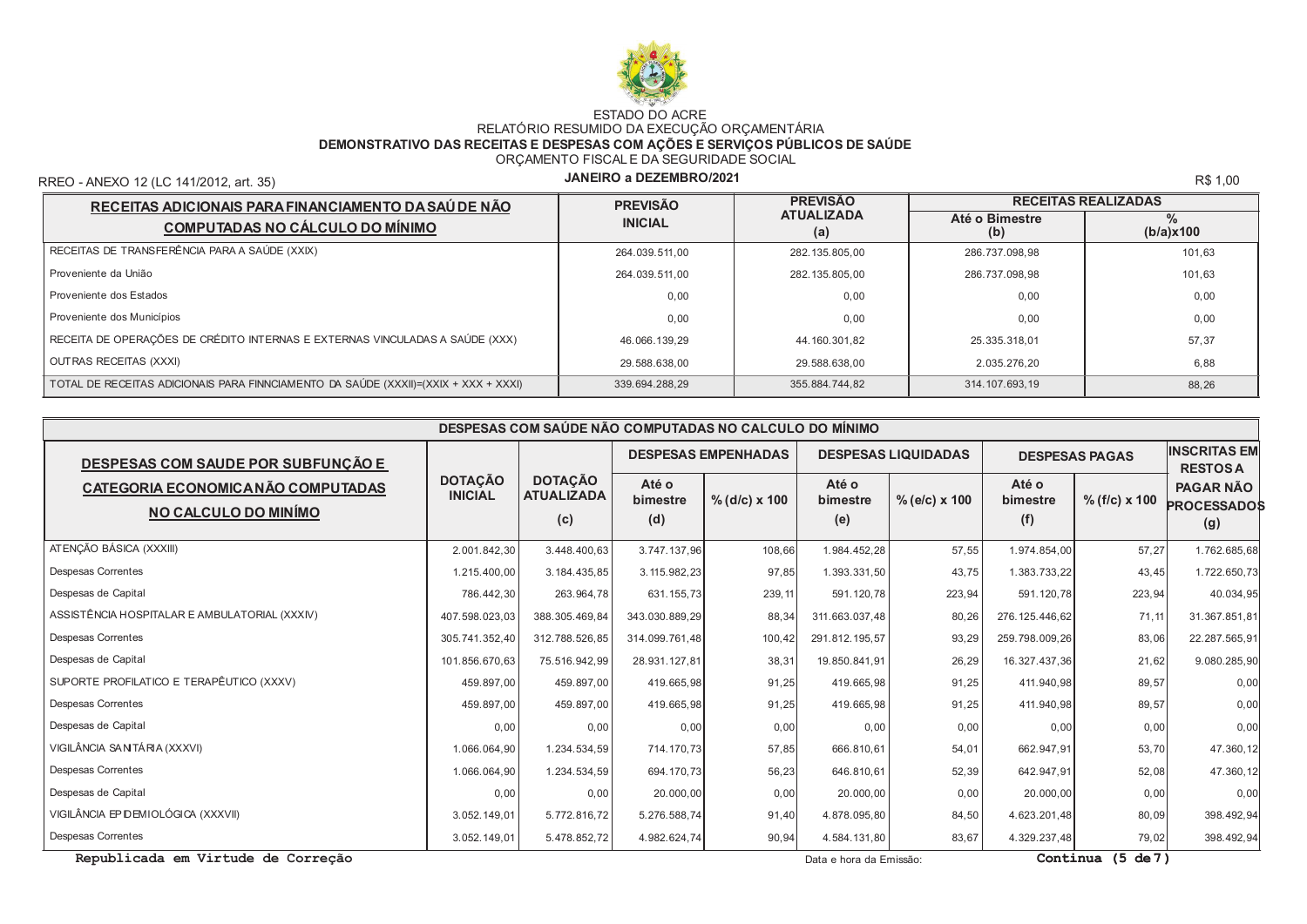

# ESTADO DO ACRE<br>RELATÓRIO RESUMIDO DA EXECUÇÃO ORÇAMENTÁRIA<br>DEMONSTRATIVO DAS RECEITAS E DESPESAS COM AÇÕES E SERVIÇOS PÚBLICOS DE SAÚDE ORÇAMENTO FISCALE DA SEGURIDADE SOCIAL

RREO - ANEXO 12 (LC 141/2012, art. 35)

### JANEIRO a DEZEMBRO/2021

R\$ 1,00

| DESPESAS COM SAUDE POR SUBFUNÇÃO E                            |                                  |                                            | <b>DESPESAS EMPENHADAS</b> |                 |                          | <b>DESPESAS LIQUIDADAS</b> | <b>DESPESAS PAGAS</b>    |                      | <b>INSCRITAS EM</b><br><b>RESTOSA</b>         |
|---------------------------------------------------------------|----------------------------------|--------------------------------------------|----------------------------|-----------------|--------------------------|----------------------------|--------------------------|----------------------|-----------------------------------------------|
| CATEGORIA ECONOMICA NÃO COMPUTADAS<br>NO CALCULO DO MINÍMO    | <b>DOTAÇÃO</b><br><b>INICIAL</b> | <b>DOTAÇÃO</b><br><b>ATUALIZADA</b><br>(c) | Até o<br>bimestre<br>(d)   | $%$ (d/c) x 100 | Até o<br>bimestre<br>(e) | $%$ (e/c) x 100            | Até o<br>bimestre<br>(f) | $% (f/c) \times 100$ | <b>PAGAR NÃO</b><br><b>PROCESSADOS</b><br>(g) |
| Despesas de Capital                                           | 0,00                             | 293.964,00                                 | 293.964,00                 | 100,00          | 293.964,00               | 100,00                     | 293.964,00               | 100,00               | 0,00                                          |
| ALIMENTAÇÃO E NUTRIÇÃO (XXXVIII)                              | 90.999.96                        | 90.999.96                                  | 20.515,55                  | 22,54           | 16.079,69                | 17,67                      | 8.515,55                 | 9,36                 | 4.435,86                                      |
| Despesas Correntes                                            | 90.999.96                        | 90.999.96                                  | 20.515,55                  | 22,54           | 16.079,69                | 17,67                      | 8.515,55                 | 9,36                 | 4.435,86                                      |
| Despesas de Capital                                           | 0,00                             | 0.00                                       | 0,00                       | 0,00            | 0.00                     | 0,00                       | 0,00                     | 0,00                 | 0,00                                          |
| OUTRAS SUBFUNÇOES (XXXIX)                                     | 15.019.551,00                    | 172.995.563,95                             | 167.633.635,07             | 96,90           | 162.228.925,09           | 93,78                      | 161.847.292,83           | 93,56                | 5.404.709,98                                  |
| Despesas Correntes                                            | 15.019.551.00                    | 156.679.549.45                             | 152.420.773.53             | 97,28           | 147.372.793.53           | 94,06                      | 146.991.161.27           | 93,82                | 5.047.980.00                                  |
| Despesas de Capital                                           | 0,00                             | 16.316.014,50                              | 15.212.861,54              | 93,24           | 14.856.131,56            | 91,05                      | 14.856.131,56            | 91,05                | 356.729,98                                    |
| TOTAL DAS DESPESAS NÃO COMP NO CÁLCULO DO MÍN (XL)=(XXXIII+XX | 429.288.527,20                   | 572.307.682,69                             | 520.842.603,32             | 91,01           | 481.857.066,93           | 84,20                      | 445.654.199,37           | 77,87                | 38.985.536,39                                 |

| DESPESAS TOTAIS COM SAÚDE EXECUTADAS COM                                       |                                  | <b>DESPESAS EMPENHADAS</b>                 |                          |                 |                          | <b>DESPESAS LIQUIDADAS</b> | <b>DESPESAS PAGAS</b>    |                 | <b>INSCRITAS EM</b><br><b>RESTOSA</b>         |
|--------------------------------------------------------------------------------|----------------------------------|--------------------------------------------|--------------------------|-----------------|--------------------------|----------------------------|--------------------------|-----------------|-----------------------------------------------|
| <b>RECURSOS PRÓPRIOS E COM RECURSOS</b><br><b>TRANSFERIDOS DE OUTROS ENTES</b> | <b>DOTAÇÃO</b><br><b>INICIAL</b> | <b>DOTAÇÃO</b><br><b>ATUALIZADA</b><br>(c) | Até o<br>bimestre<br>(d) | $%$ (d/c) x 100 | Até o<br>bimestre<br>(e) | $%$ (e/c) x 100            | Até o<br>bimestre<br>(f) | $%$ (f/c) x 100 | <b>PAGAR NÃO</b><br><b>PROCESSADOS</b><br>(g) |
| ATENÇÃO BÁSICA (XLI) = $(V + XXXIII)$                                          | 3.543.342,30                     | 8.305.706,00                               | 7.544.594,09             | 90,84           | 5.721.908,41             | 68,89                      | 5.712.309,56             | 68,78           | 1.822.685,68                                  |
| ASSISTÊNCIA HOSPITALAR E AMBULATORIAL(XLII) = (VI + XXXIV)                     | 538.869.181,00                   | 645.123.230,59                             | 574.386.254,97           | 89,04           | 532.488.932,81           | 82,54                      | 493.925.050,99           | 76,56           | 41.897.322,16                                 |
| SUPORTE PROFILATICO E TERAPÊUTICO (XLIII) = (VII + XXXV)                       | 2.842.151,93                     | 863.136,12                                 | 822.896,10               | 95,34           | 687.488,48               | 79,65                      | 679.763,48               | 78,76           | 135.407,62                                    |
| VIGILÂNCIA SANTÁRIA (XLIV) = (VIII + XXXVI)                                    | 1.086.064,90                     | 1.254.534,59                               | 714.170,73               | 56,93           | 666.810,61               | 53, 15                     | 662.947,91               | 52,84           | 47.360,12                                     |
| VIGILÂNCIA EP DEMIOLÓGICA (XLV) = (XIX + XXXVII)                               | 3.057.479,01                     | 6.060.616,15                               | 5.500.846,42             | 90,76           | 5.060.243,56             | 83,49                      | 4.805.349,24             | 79,29           | 440.602,86                                    |
| ALIMENTAÇÃO E NUTRIÇÃO (XLVI) = (X + XXXVIII)                                  | 90.999,96                        | 90.999.96                                  | 20.515,55                | 22,54           | 16.079,69                | 17,67                      | 8.515,55                 | 9,36            | 4.435,86                                      |
| OUTRAS SUBFUNÇOES (XLVII) = (XI + XXXIX)                                       | 497.051.757,10                   | 768.781.316,85                             | 761.830.693,95           | 99,10           | 756.425.983,97           | 98,39                      | 756.024.113,19           | 98,34           | 5.404.709,98                                  |
| TOTAL DAS DESPESAS COM SAÚDE (XLVIII) = (XII + XL)                             | 1.046.540.976,20                 | .430.479.540,26                            | 1.350.819.971,81         | 94,43           | 1.301.067.447,53         | 90,95                      | 1.261.818.049,92         | 88,21           | 49.752.524,28                                 |
| (-)Despesas exec c recursos provenientes das transf de recursos de outros ento | 0,00                             | 0.00                                       | 0,00                     | 0,00            | 0,00                     | 0,00                       | 0,00                     | 0,00            | 0,00                                          |
| TOTAL DAS DESPESAS EXECUTADAS COM RECURSOS PRÓPRIOS (XLIX)                     | 1.046.540.976,20                 | .430.479.540.26                            | .350.819.971,81          |                 | 94,43 1.301.067.447,53   | 90,95                      | 1.261.818.049,92         | 88,21           | 49.752.524,28                                 |

Republicada em Virtude de Correção

Data e hora da Emissão:

Continua  $(6 de 7)$